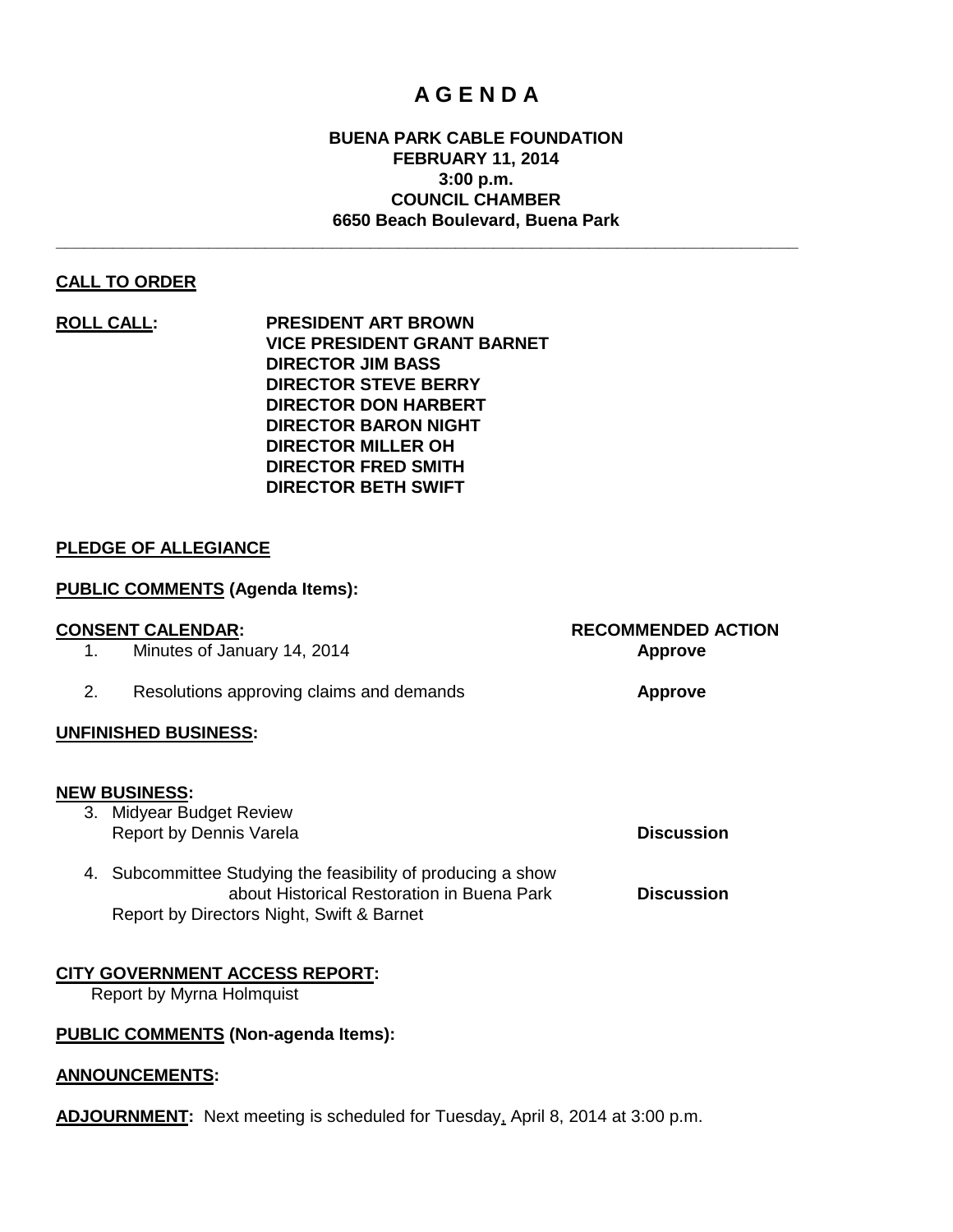## **BUENA PARK CABLE FOUNDATION MINUTES OF MEETING January 14, 2014**

President Steve Berry called the Buena Park Cable Foundation Meeting of January 14, 2014 to order at 3:00 p.m. in the Council Chamber, 6650 Beach Boulevard, Buena Park, California.

PRESENT: Barnet, Bass, Berry, Brown, Harbert, Night, Oh, Smith and Swift. ABSENT: None

# **ALSO PRESENT:**

Aaron France, Asst. to the City Manager, Dennis Varela, Accountant and Marsha Cook, Executive Assistant.

### **PLEDGE OF ALLEGIANCE**

President Steve Berry led the Pledge of Allegiance to the flag.

### **PUBLIC COMMENTS (Agenda Items):**

There were no public comments.

### **CONSENT CALENDAR:**

### **MINUTES OF SEPTEMBER 10, 2013**

| <b>MOTION to Approve:</b> | Harbert/Smith                                                   |
|---------------------------|-----------------------------------------------------------------|
| AYES:                     | Barnet, Bass, Berry, Brown, Harbert, Night, Oh, Smith and Swift |
| NOES:                     | None                                                            |

#### **RESOLUTION APPROVING CLAIMS AND DEMANDS**

| <b>MOTION to Approve:</b> | Night/Barnet                                                    |
|---------------------------|-----------------------------------------------------------------|
| AYES:                     | Barnet, Bass, Berry, Brown, Harbert, Night, Oh, Smith and Swift |
| NOES:                     | None                                                            |

#### **UNFINISHED BUSINESS**

Interpretation of Articles of Incorporation/Public Access – Assistant to the City Manager Aaron France reported that the attorney's interpretation of the Foundation's Articles of Incorporation was that they were intentionally drafted to be vague and that they could be applied to both government access and public access. In his opinion they are geared more toward government access, but do not exclude public access.

Baron Night explained that his intentions in bringing the issue up were to clarify whether or not the Buena Park Cable Foundation was able to operate as a Foundation without public access programming.

Steve Berry asked Assistant to the City Manager, Aaron France to draft an inquiry to Buena Park High School/ROP/School District on City letterhead, asking for a status on the production studio, and expressing interest in the Foundation also utilizing it.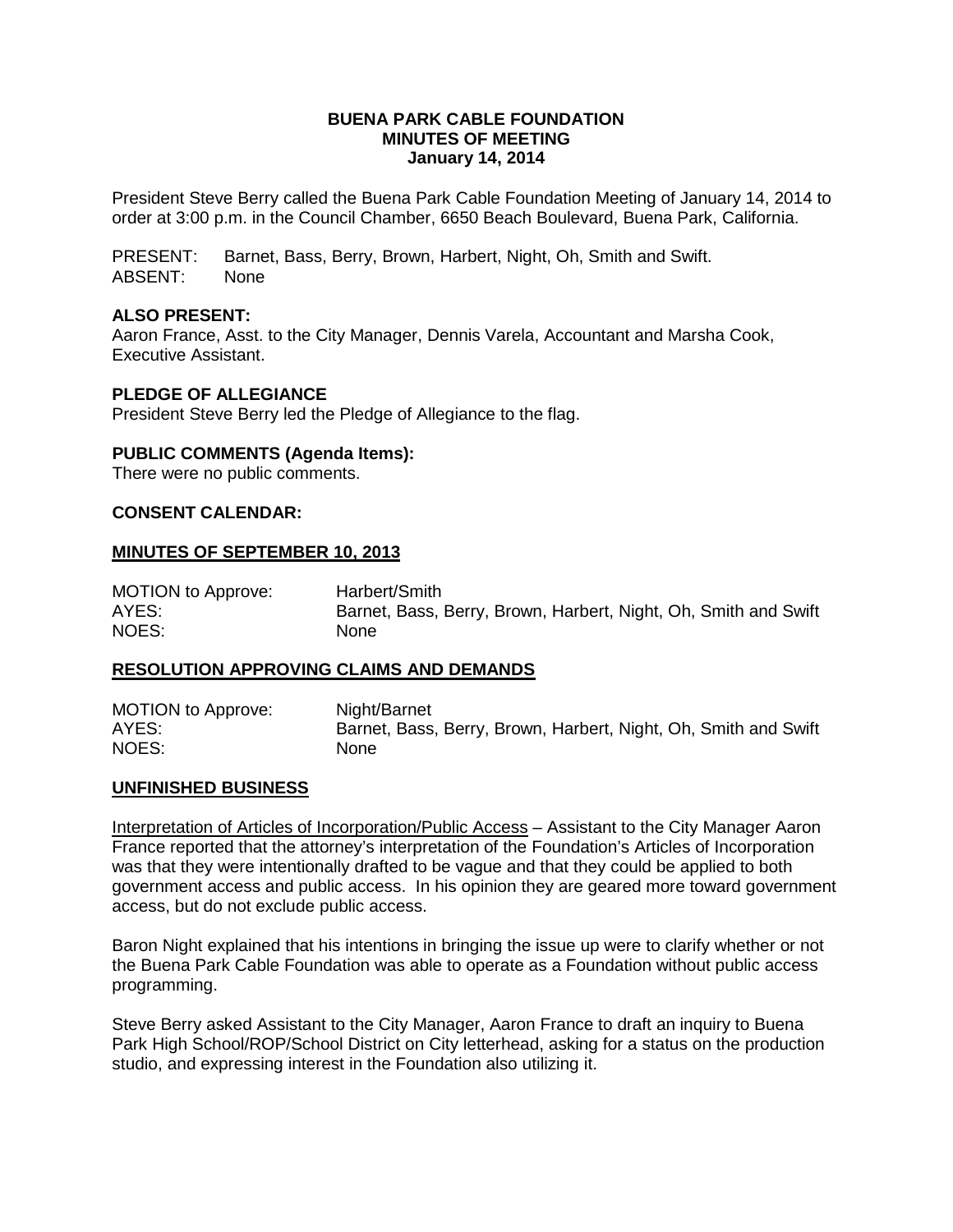BUENA PARK CABLE FOUNDATION January 14, 2014 PAGE 2

In response to a question, Aaron France reported that Time Warner noted there were only 2 local producers handing in regular programming for public access airing.

## **NEW BUSINESS**

### **Election of Officers for 2013.**

Motion: Brown/Harbert moved the nomination of Director Steve Berry for President. Steve Berry declined.

Motion: Berry/Smith moved the nomination of Director Art Brown for President. Motion: Smith/Night moved the nomination of Director Grant Barnet for Vice President. Motion: Smith/Harbert moved the nomination of Director Baron Night for Treasurer. Motion: Smith/Night moved the nomination of Director Beth Swift for Secretary.

| AYES: | Barnet, Bass, Berry, Brown, Harbert, Night, Oh, Smith and Swift |
|-------|-----------------------------------------------------------------|
| NOES: | None                                                            |

### **Ministerial Series**

Director Don Harbert reported that the annual Ministerial Association meeting is scheduled for January  $22<sup>nd</sup>$ . He added that there was a 2013 community outreach program called "Love Buena Park," wherein a volunteer group helped to rehab 5 homes in the city, and highlighted at the 2013 Mayor's Prayer Breakfast. He added that there were also some new pastors on the Committee now.

In answer to a question by Grant Barnet, Director Harbert reported that there was one church in Anaheim that was a member; Christ Reformed Church at Crescent and Dale Avenues. He added that the Knott Avenue Christian Church could also participate in the Ministerial Series by providing a video of their services for airing.

### **Historic Restoration Program**

Aaron France reported that Director Night made a suggestion that one of the 2014 Mayor's shows be devoted to the topic of historic Buena Park homes and the Historical Restoration Program.

Director Swift agreed that it would be good to get volunteers involved and film the process.

In response to a question, Aaron France reported that there were 4 Mayor's shows budgeted per year.

Director Berry suggested that Mayor Oh be consulted to see if he had any interest in devoting one of his shows to this topic.

Aaron France noted that there was enough money in the production budget to dedicate a new show to this subject.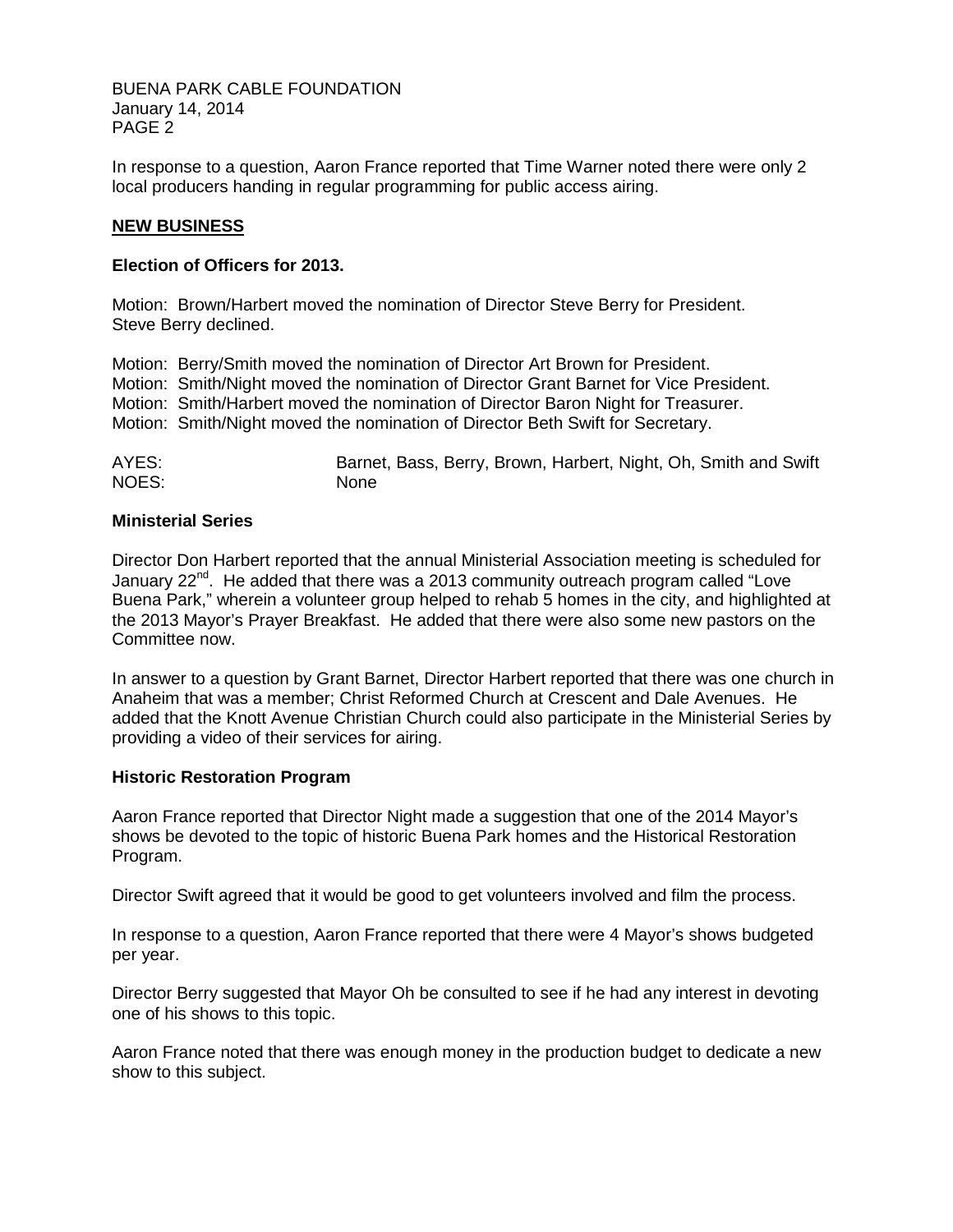BUENA PARK CABLE FOUNDATION

January 14, 2014 PAGE 3

Director Night clarified that it did not have to be specifically the Mayor's show, just one of the 70+ shows produced by the Foundation during the year, for the purpose of creating community interest.

Ken McKinney added that the show should be well thought out and planned before it could be produced.

- MOTION: Night/Swift to form a sub-committee to study the feasibility of producing a show about historical restoration in Buena Park.
- AYES: Barnet, Bass, Berry, Brown, Night, Oh, Smith and Swift

ABSTAIN: Harbert

Sub-Committee members: Director Night, Director Swift & Director Barnet.

President Art Brown suggested that when the City holds their Study Session on historic preservation this could also be tied in.

# **CITY GOVERNMENT ACCESS REPORT**

Aaron France reported that programming currently running on BPTV includes the 2013 Holiday Decoration show, the City Council meetings, Candy Caneland and Craft Fair, Buena Park Giving for the Holidays, Adopt-a-Pet, Holiday Tree Lighting/Commission Recognition event, and Crimewatch.

He noted that pre-production has also begun on the State of the City event, Buena Park Today Winter edition, the High School Art Show and Leisure Classes.

Director Art Brown and Director Beth Swift left the meeting at 3:32 PM. Director Miller Oh left the meeting at 3:33 PM.

# **PUBLIC COMMENTS (Non-agenda Items):**

Ken McKinney, Vista Media, reviewed his activities over the past year, summarized his plans for 2014 and thanked the Directors.

Paul Carroll thanked Directors for their efforts toward a public access studio and Buena Park Channel 3. He reported that the CAP Act was introduced into the Senate as a Bill in November. He also reported that Charter has indicated that they may want to buy Time Warner.

### **ANNOUNCEMENTS:**

There were no announcements.

# **ADJOURNMENT:**

There being no further business, the meeting was adjourned at 3:45 p.m. The next meeting is scheduled for February 11 at 3:00 p.m.

# **ATTEST:**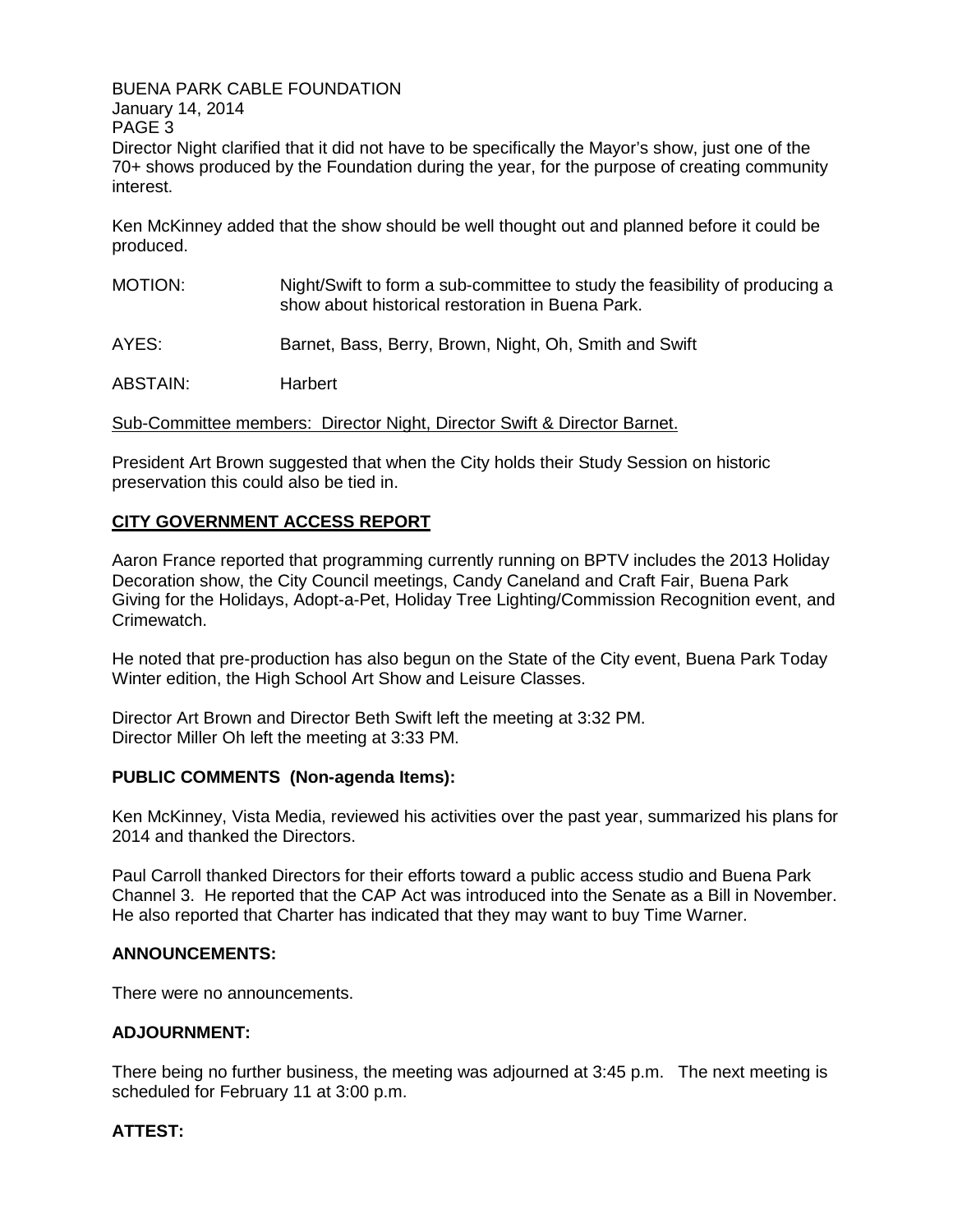BUENA PARK CABLE FOUNDATION January 14, 2014 PAGE 4

\_\_\_\_\_\_\_\_\_\_\_\_\_\_\_\_\_\_\_\_\_\_\_\_\_\_\_\_\_ \_\_\_\_\_\_\_\_\_\_\_\_\_\_\_\_\_\_\_\_\_ Marsha Cook, Exec. Asst. **Art Brown, President**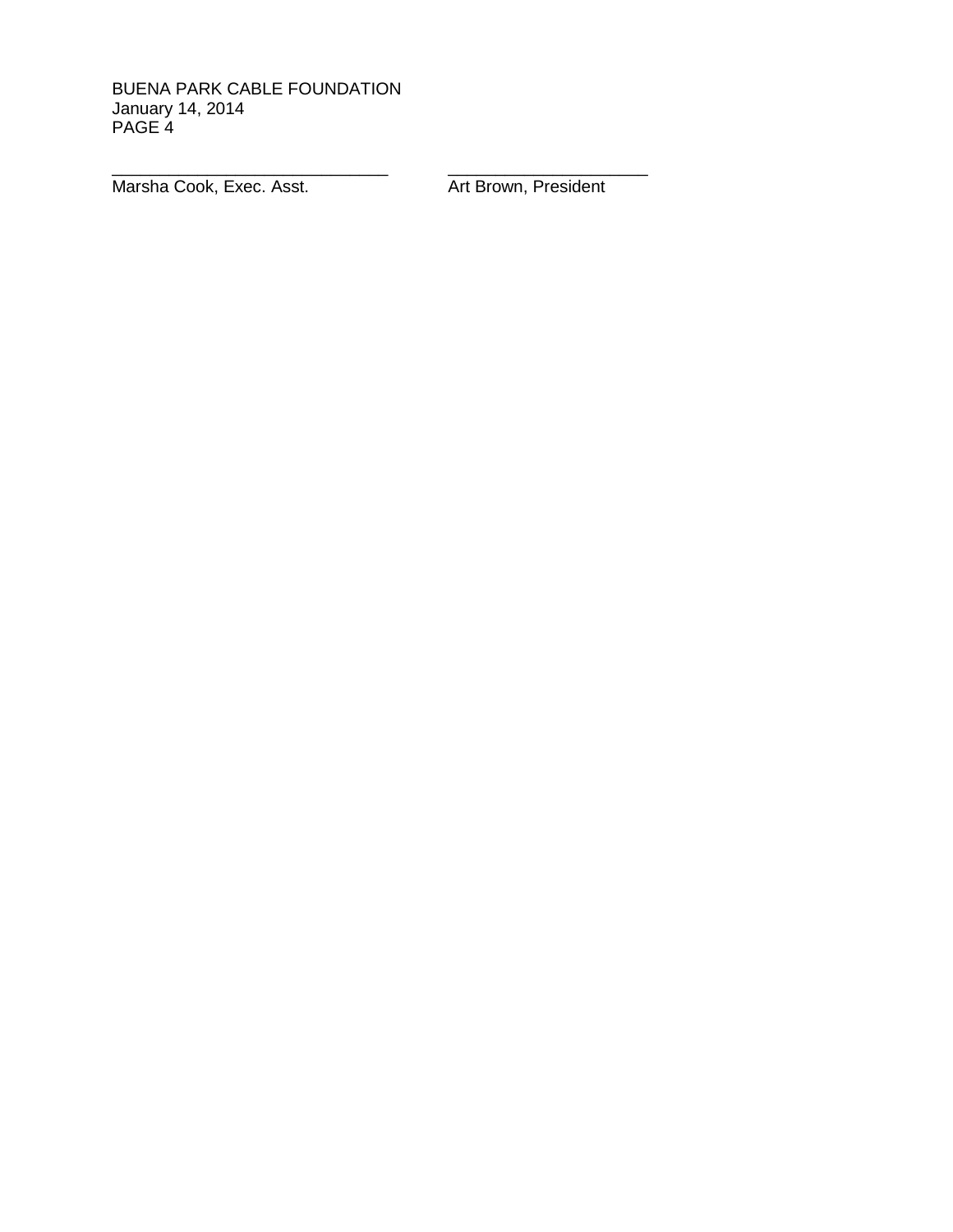#### **CITY OF BUENA PARK FOUNDATION CHECK REGISTER For FY 2013-2014**

| Date      | Vendor                  | <b>Description</b>                                                 | Invoice #           | Check# | Amount   |
|-----------|-------------------------|--------------------------------------------------------------------|---------------------|--------|----------|
| 1/14/2014 | Jane Cameron            | December Crime Watch #2                                            | B1314-1230          | 6429   | 400.00   |
| 1/14/2014 | <b>Voided Check</b>     | <b>Voided Check</b>                                                | <b>Voided Check</b> | 6430   |          |
| 1/14/2014 | <b>Voided Check</b>     | <b>Voided Check</b>                                                | <b>Voided Check</b> | 6431   |          |
| 1/14/2014 | Mark Cloud              | January Crime Watch Episodes 1 & 2                                 | 9671                | 6432   | 1.400.00 |
| 1/14/2014 | Cirene Mercado          | Field Reporting/Interviews - Illumination Holiday Lights           | 0122                | 6433   | 200.00   |
| 1/14/2014 | Vista Media Services    | Giving For The Holidays In Buena Park                              | 314-13              | 6434   | 850.00   |
| 1/14/2014 | <b>Gretchen Morales</b> | Marketing Assistance BP TV for December 2013                       | 123113              | 6435   | 261.12   |
| 1/14/2014 | Time Warner             | Cable Service for January                                          | <b>JAN-14</b>       | 6436   | 78.52    |
| 1/30/2014 | Art Brown               | Buena Park Cable Foundation Meeting on January 14, 2014            | <b>JAN-14</b>       | 6437   | 100.00   |
| 1/30/2014 | James Bass              | Buena Park Cable Foundation Meeting on January 14, 2014            | <b>JAN-14</b>       | 6438   | 100.00   |
| 1/30/2014 | Don Harbert             | Buena Park Cable Foundation Meeting on January 14, 2014            | <b>JAN-14</b>       | 6439   | 100.00   |
| 1/30/2014 | Miller Oh               | Buena Park Cable Foundation Meeting on January 14, 2014            | <b>JAN-14</b>       | 6440   | 100.00   |
| 1/30/2014 | Fred Smith              | Buena Park Cable Foundation Meeting on January 14, 2014            | <b>JAN-14</b>       | 6441   | 100.00   |
| 1/30/2014 | Time Warner             | Cable Service for February                                         | FEB-14              | 6442   | 78.52    |
| 1/30/2014 | Vista Media Services    | BP Today Winter 2014 Show #11, Community Services BP Leisure Class | 315-14/316-14       | 6443   | 1.700.00 |

Total For January **5,468.16**